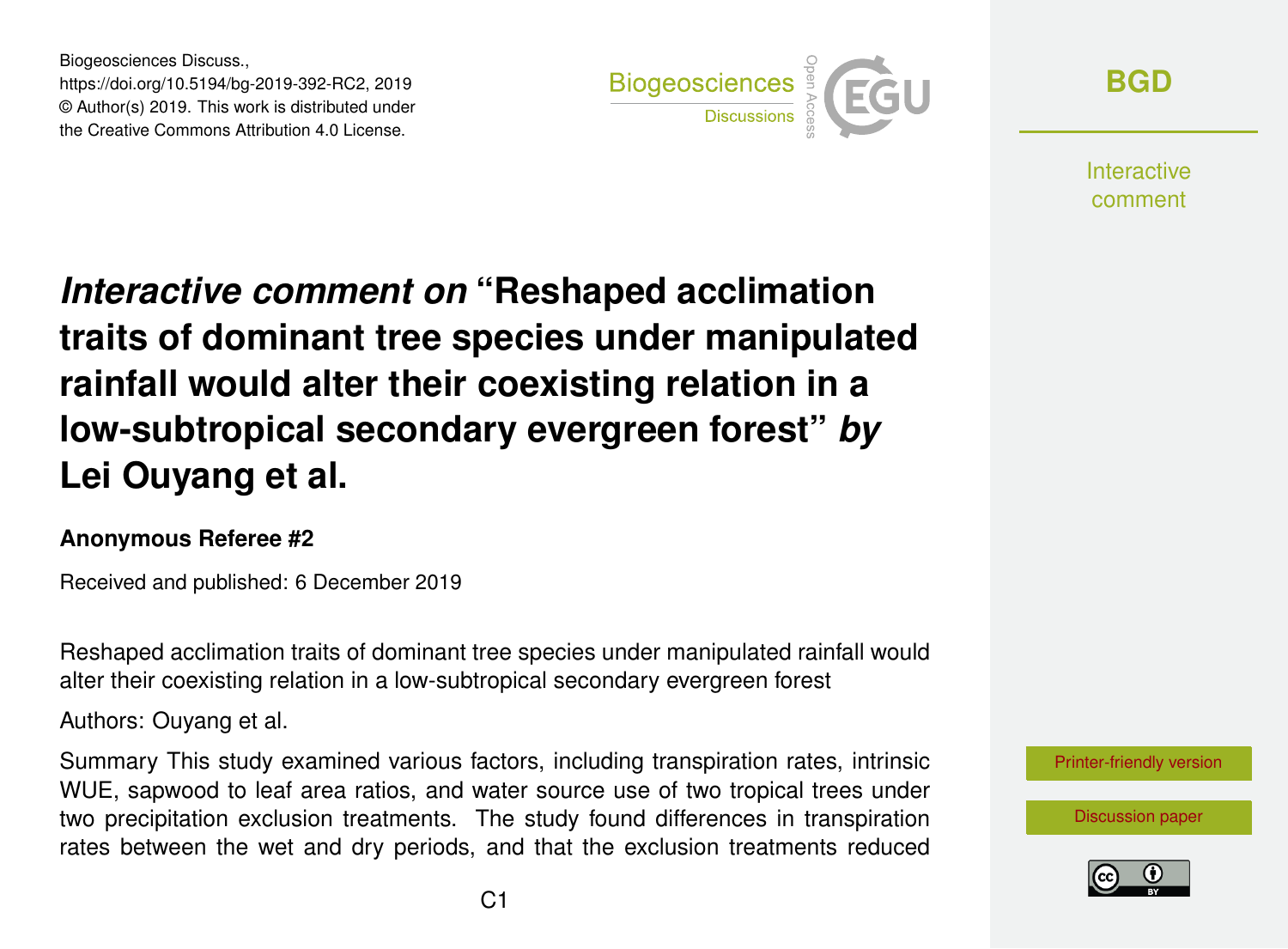transpiration rates in both species. The study also found a difference in soil water use between the two species, with one using more shallow and the other using deeper.

General Comments This manuscript tackles an interesting question related to how decreases in precipitation influences tropical forests, since more intense wet and dry periods are predicted for the future. The combination of measurements (transpiration, WUE, source water use) were all important in understanding what the mechanisms were for different water use strategies. However, there were several weaknesses with the paper that made it difficult to recommend for publication. 1) The objectives of this study were not particularly exciting. Why was the main objective simply to examine different water use strategies by different tree species? This study utilized two precipitation exclusion treatments, ED and DD, and these different deliveries of moisture provided a unique opportunity to ask more targeted questions and/or hypotheses. This was a missed opportunity. The second objective was to examine if the mechanism responsible for the differences were due to transpiration, morphological adjustment, or WUE. Again, this is not particularly exciting because the answer to this question is yes, all of these likely differ (or not differ) between the two species. The more important question is, if they do differ (or not differ), why? Can you provide some hypotheses on how you might think each species may respond both physiologically as well as morphologically to the different treatments? 2) This manuscript would also benefit a lot by providing a more clear picture of when measurements were made. For example, the statistical analysis section seemed to imply that analyses were made at monthly time intervals, but the method section described making many of the collections at the end of the experiment. It wasn't clear how monthly time scale analyses could be made if there were only one set of collections. 3) The Results section lacked reporting of the statistical analyses. This needs to be addressed. Without the statistical outputs, it's hard to evaluate if any of the findings were true. 4) Despite having two different precipitation exclusion treatments, the results are not discussed at all in the Discussion section. 5) The Discussion section should be improved to provide a cohesive story about whether or not species differences matter, or it different water treatments matter.

### **[BGD](https://www.biogeosciences-discuss.net/)**

Interactive comment

[Printer-friendly version](https://www.biogeosciences-discuss.net/bg-2019-392/bg-2019-392-RC2-print.pdf)

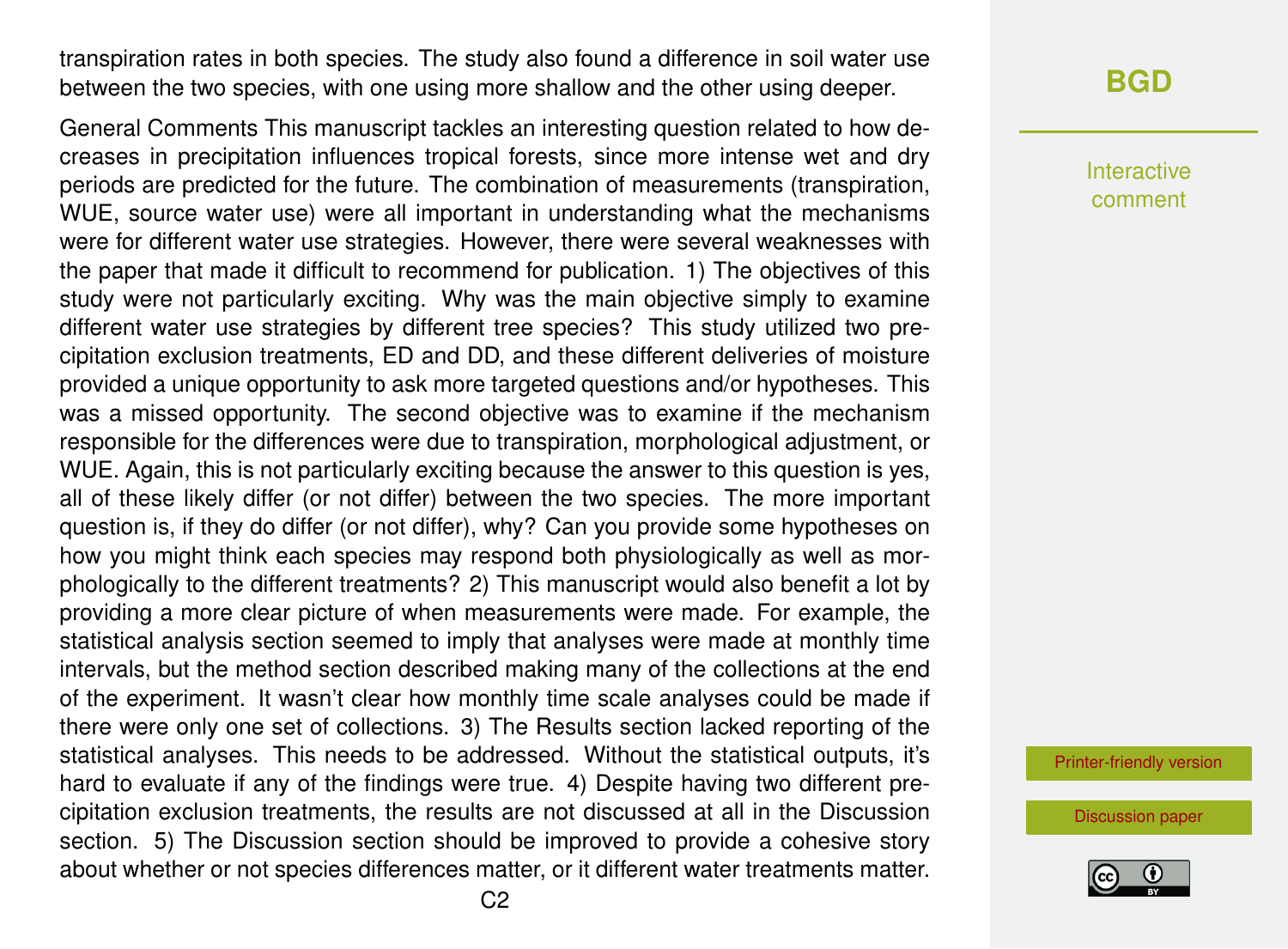I found this discussion difficult to follow because it read as many disjointed sentences highlighting when the two species behaved differently and when they behaved similarly.

#### Specific Comments

Title: I recommend changing the title of this manuscript. The idea of "reshaped acclimation traits" is not very clear, and neither is "would alter their coexisting relation." The title should represent the key findings of the study and I don't think either of these phrases capture that.

Line 32. The idea that physiological differences alone would explain shifts in species composition is a bit of an overstretch. What about seedling recruitment and seedling success? I would recommend ending the abstract based on the findings.

Line 41. Change to ". . .with much MORE SEVERE environmental conditions. . ."

Line 48. Change to "...for forest trees, new and appropriate forestry management strategies ARE NEEDED in the future."

Line 98. The paragraph begins with highlighting the fact that studies linking changes in rainfall and vegetation water use are typically addressed in semi-arid and arid ecosystems and that tropical areas are largely ignored. However, the citation of del Castillo (2016) for Aleppo pine refers to Mediterranean climates. Another citation would be more appropriate here.

Line 112. Insert "... the soil water recharge from SHALLOW precipitation..."

Line 128. What specific traits do "changed traits" refer to here?

Line 134. "... and the stable isotope composition of xylem and soil water." Isn't the use of stable isotope part of examining spatial-temporal water use patterns (from objective #1)? Using isotopes to trace water is a tool, not an underlying mechanism.

Line 144. Insert "...after more than two-decadeS OF natural growth."

**[BGD](https://www.biogeosciences-discuss.net/)**

Interactive comment

[Printer-friendly version](https://www.biogeosciences-discuss.net/bg-2019-392/bg-2019-392-RC2-print.pdf)

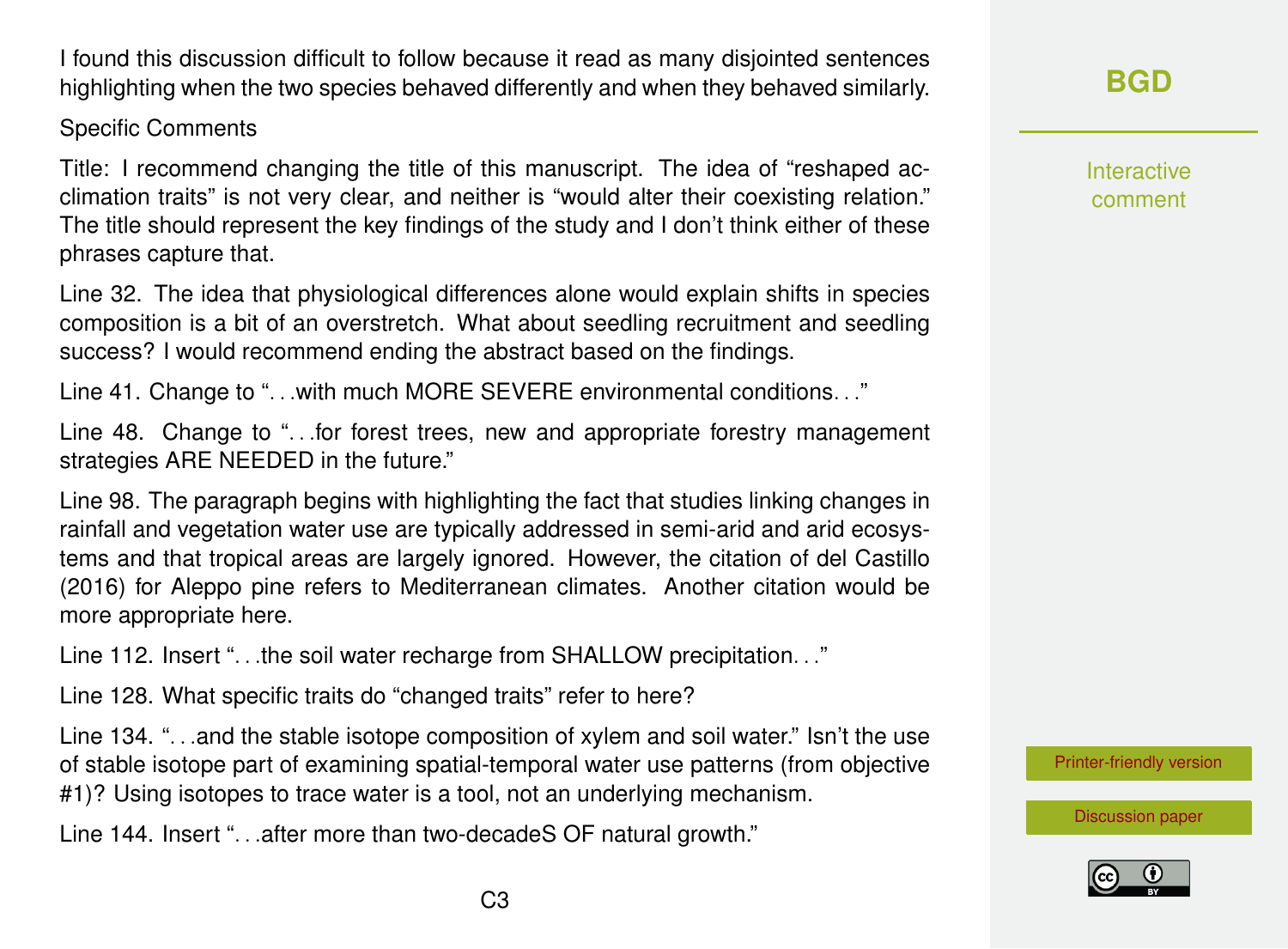Line 149. ". . .and is evenly distributed, with more than 70% of rainfall occurring from April to September. . ." This sounds contradictory. How can rainfall be even distributed if more than 70% falls during the wet season? Is this referring to spatial distribution somehow?

Line 165. I'm not sure I understand the rationale in the precipitation exclusion treatments between ED and DD. If the dry period is from October to March and the ED period reduces precipitation from April to May, how is this different than DD?

Line 167 also says ". . .whereas for the ED treatment, 67% of throughfall was excluded in the spring (April-May) to simulate spring drought and prolonged dry season." This may extend the dry season by excluding precipitation into May, but was precipitation not altered during winter (October to March)? Some additional text explaining the rationale for the precipitation treatments would help clarify this.

Line 216. At what depths were soil samples collected for SWC measurements?

Line 239. Change to "...BRANCH BARK WAS removed..."

Line 247 and 248. What do the "n=4" refer to? Were there only four trees used in this calculation of leaf biomass? If there were five replicate trees per species for each treatment, it's unclear where n=4 comes from.

Line 292. How were monthly differences in whole-tree and branch As:Al calculated? I was under the impression that As:Al was calculated at the end of the experiment. Also, were leaf tissue collected for d13C also collected monthly? Also, the previous section says that xylem water, soil water, and precipitation were collected at the end of the experiment. How can monthly differences then be calculated?

Line 293. Again, it's unclear if measurements/collections were made monthly or at the end of the experiment, so it's not clear if the LSD post hoc test is the best. If monthly measurements were made on the same sets of trees, a repeated measures analyses makes more sense.

# **[BGD](https://www.biogeosciences-discuss.net/)**

Interactive comment

[Printer-friendly version](https://www.biogeosciences-discuss.net/bg-2019-392/bg-2019-392-RC2-print.pdf)

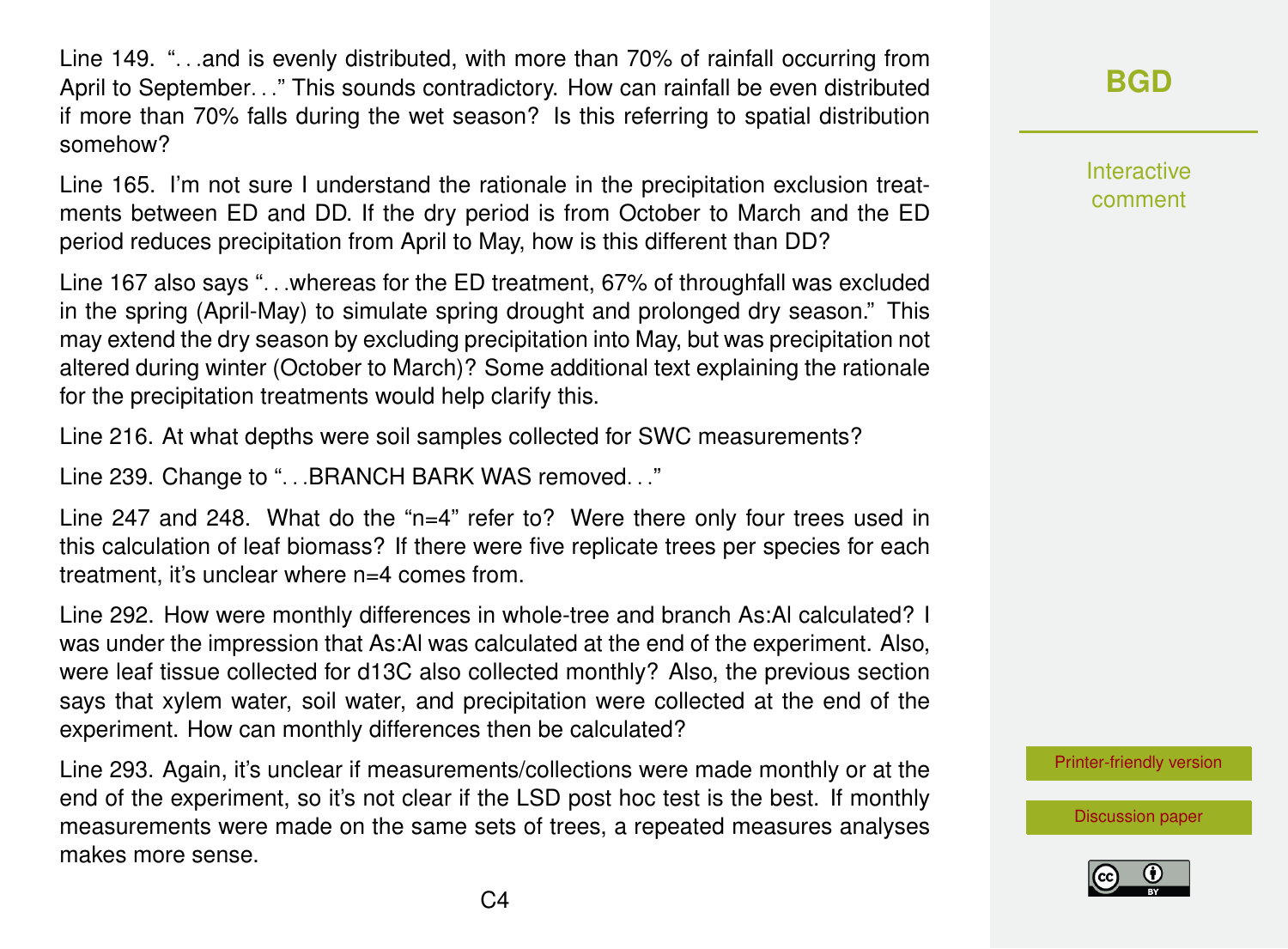Line 326. "M. macclurei transpired more water than S. superba. . ." I'm not sure what data support these findings

Line 338. Why was transpiration of trees from the ED treatments lower during the winter if rain was not excluded during the winter?

Lines 343-350. I would consider revising this section because it's hard to keep track of the decreases in transpiration rates between different seasons.

Line 352-355. Please report the statistics here.

Line 355-356. Please report statistics here.

Line 357. "To be specific, the branch and whole-tree As:Al of M. macclurei were 7.7%  $\sim$  30.7% lower than those of S. superba among the different rainfall treatments  $(p<0.005)$ ." This is unclear – is the p-value saying that all M. macclurei treatments (BC, EE, ED) were significantly lower than S. superba? If so, why were the control, BC, treatments different?

Line 362. "Whereas for the same tree species, sampled trees in three different manipulation precipitation blocks shared similar whole tree As:Al values." What does this mean?

Line 367. "Normally, the rainwater use of M. macclurei for BC and ED treatments was higher than that of S. superba, but not for the treatment of DD." Please show the statistics.

Line 377. ". . .S. superba was inclined to use more deeper water and groundwater than M. macclurei." Please show statistics to support this.

Section 3.4 It's still unclear to me if xylem water was collected only once during the experiment (at the end), or if samples had been collected during winter, spring, and summer.

Section 3.5 Statistics are missing almost entirely from here. If slopes of one treatment

Interactive comment

[Printer-friendly version](https://www.biogeosciences-discuss.net/bg-2019-392/bg-2019-392-RC2-print.pdf)